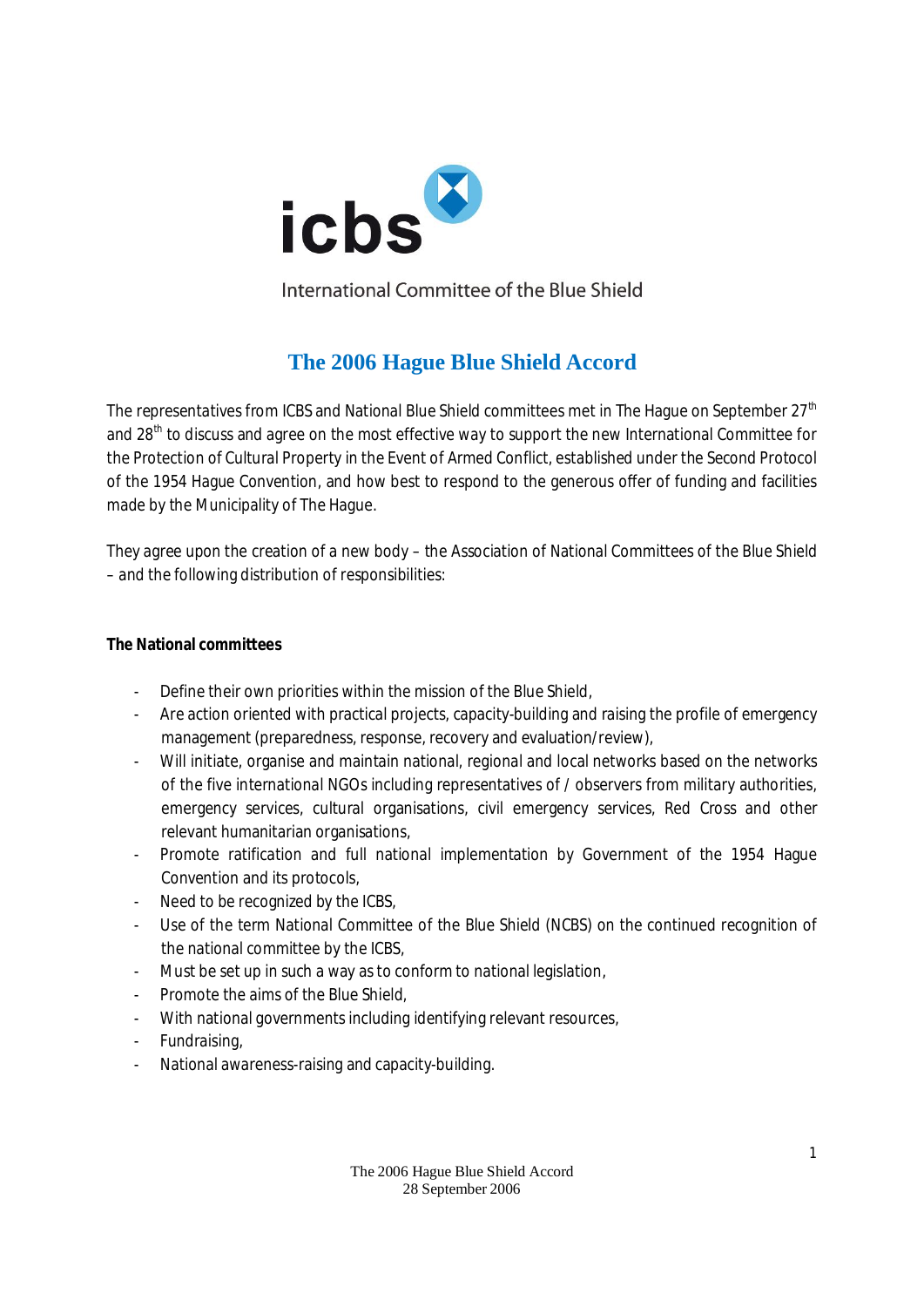**The Association of National Committees of the Blue Shield (ANCBS)**

- Serves as communication centre, archive and resource base for ICBS and National Blue Shield committees and facilitates communication between the three levels of the Blue Shield movement in a systematic way,
- Provides a permanent postal address for ICBS and the ANCBS,
- Promotes awareness-raising, capacity-building, preparedness, response and recovery at national and international level,
- Promotes awareness of issues to decision makers and potential funders at all levels,
- Facilitates creation of national networks in areas where BS committees do not yet exist,
- Promotes bilateral and multilateral assistance systems between committees and emerging committees,
- Coordinates and disseminates information on international actions,
- Sets up a website containing access points to relevant databases (training, resources, specialists, conferences) with interactive links to other databases,
- Promotes Blue Shield brand by re-labelling projects wherever possible,
- Undertakes fundraising to sustain the costs of the secretariat and to make funds available for agreed projects,
- Supports proactively ICBS and national BS committees in their activities,
- Assists ICBS in fulfilling its role under the Second Protocol,
- Promotes training for peacekeeping and other forces,
- Identifies "champions" and other key supporters / influencers at international level who can be approached in a coordinated fashion by ICBS/ANCBS,
- Supports together with ICBS the creation of database of specialists who could be authorised by UNESCO and combatants.

## Process:

- The ANCBS board will be comprised of representatives of the national committees and observers of the ICBS.
- ANCBS is authorised to employ a secretariat.